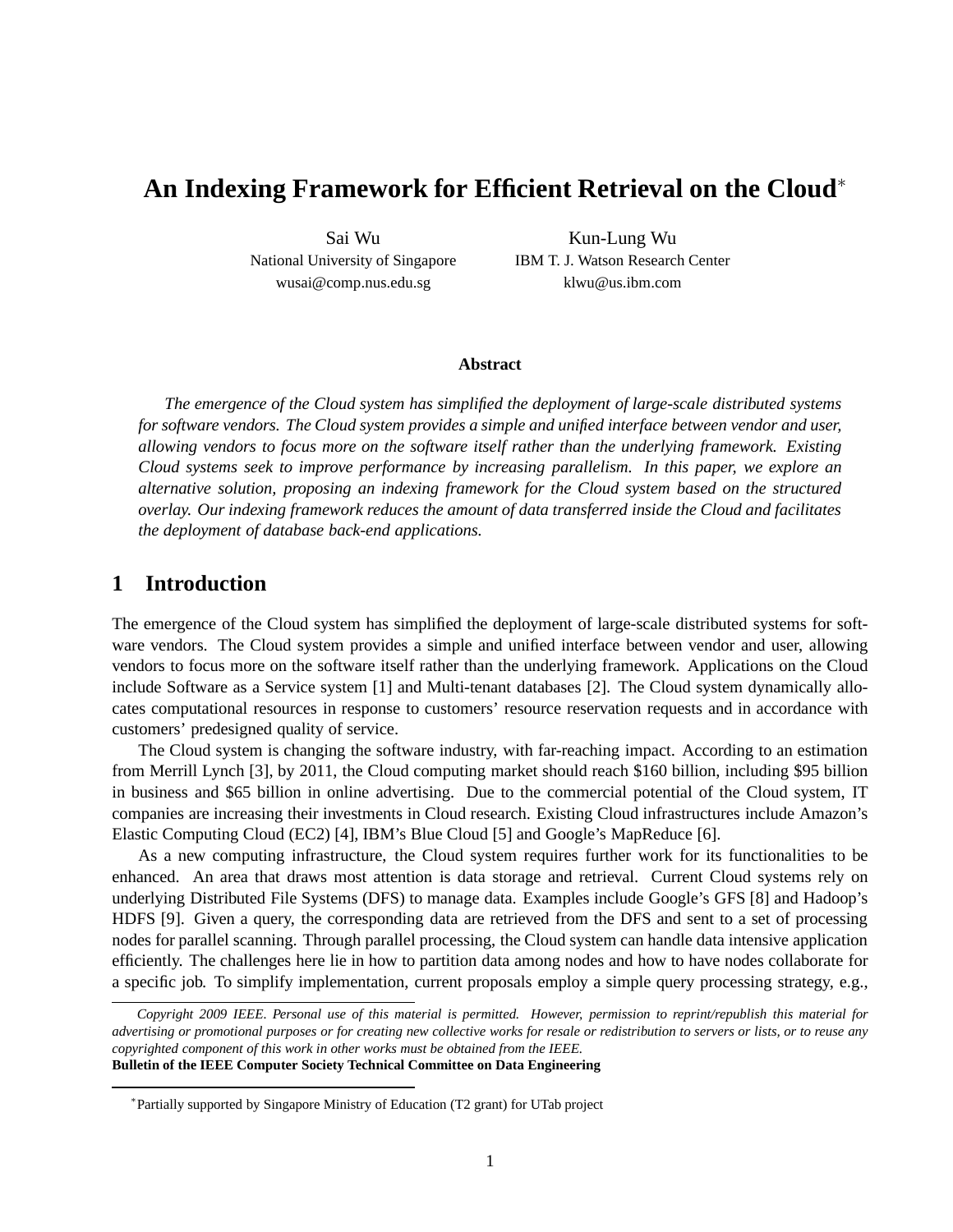

Figure 1: Indexing Framework of the Cloud

parallel scanning the whole data set. Given enough processing nodes, even the simple strategy can provide good performance. However, such an approach may only work in a dedicated system built for a specific purpose of a single organization. For example, Google employs its MapReduce [6] to compute the pagerank of web pages. In the system, nodes are dedicated to serving one organization. In contrast, in an open service Cloud system, such as Amazon's EC2, different clients deploy their own software products in the same Cloud system. Processing nodes are shared among the clients. Data management becomes more complicated. Therefore, instead of scanning, a more efficient data access service is required.

Following this direction, Aguilera et al.[7] proposed a fault-tolerant and scalable distributed B-tree for the Cloud system. In their approach, nodes are classified into clients and servers. The client lazily replicates all inner  $B^+$ -tree nodes, and the servers synchronously maintain a  $B^+$ -tree version table for validation. This scheme incurs high memory overhead for the client machine by replicating the inner nodes across the clients. Moreover, it is not scalable when the updates follow skewed distribution, invoking more splitting and merging on the inner nodes. In this paper, we examine the requirements for the Cloud systems and propose an indexing framework based on our earlier work outlined in [10]. Firstly, this indexing framework supports all existing index structures. Two commonly used indexes, hash index and  $B<sup>+</sup>$ -tree index, are employed as examples to demonstrate the effectiveness of the framework. Secondly, processing nodes are organized in a structured P2P (Peer-to-Peer) network. A portion of the local index is selected from each node and published based on the overlay protocols. Consequently, we maintain a global index layer above the structured overlay. It effectively reduces the index maintenance cost as well as the network traffic among processing nodes, resulting in dramatic query performance improvement.

The rest of the paper is organized as follows: We present our indexing framework in the next section and discuss the details of our indexing approach in Section 3. In Section 4, we focus on the adaptive indexing approach. And some other implementation and research issues are introduced in section 5. Finally, we present our preliminary experimental results in Section 6 and conclude the paper in Section 7.

# **2 System Architecture**

Figure 1 illustrates our proposed indexing framework for the Cloud system. There are three layers in our design. In the middle layer, thousands of processing nodes are maintained in the Cloud system to provide their computational resources to users. Users' data are partitioned into some data chunks and these chunks are disseminated to different nodes based on DFS protocols. Each node builds some local index for its data. Besides the local index, each node shares parts of its storage for maintaining the global index. The global index is a set of index entries, selected from the local index and disseminated in the cluster. The middle layer needs to implement the following interfaces:

| Map(v)/Map(r)     | Map a value or data range into a remote node                       |
|-------------------|--------------------------------------------------------------------|
| GetLI(v)/GetLI(r) | Given a value or data range, return the corresponding local index  |
| GetGI(v)/GetGI(r) | Given a value or data range, return the corresponding global index |
| InsertGI(I)       | Insert an index entry into the global index                        |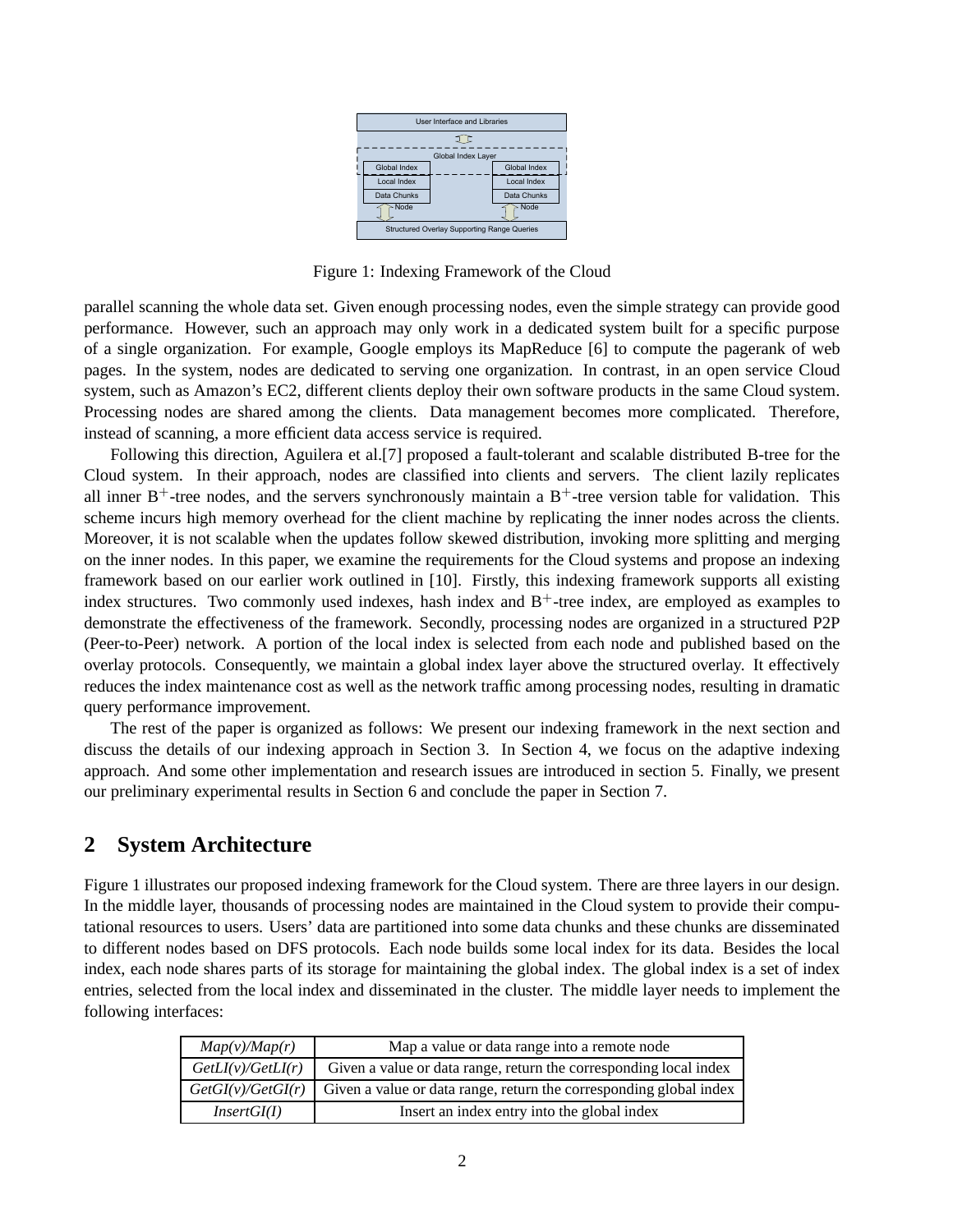All the methods except *GetLI* rely on the *Map* function. Given a value (hash based index) or a range ( $B^+$ -tree based index), *Map* defines how to locate a processing node responsible for the value or range. Its implementation depends on the lower layer's interface.

To provide an elegant interface for users, we apply the structured overlay to organize nodes and manage the global index. In the lower layer, processing nodes are loosely connected in a structured overlay. After a new node joins the Cloud, the node performs the join protocol of the overlay. Specifically, the node will accept a few other nodes as its routing neighbors and notify others about its joining. This process is similar to the construction of a P2P network. However, our system differs significantly from the P2P network. In the Cloud system, services are administrated by the service provider, and nodes are added into the system to provide computational resources. On joining the network, nodes must remain online unless the hardware fails. In contrast, in the P2P network, peer nodes are fully autonomous and unstable. A peer joins the P2P network for its own purpose (e.g., to download files or watch videos) and leaves the network on finishing its task. In our system, the P2P overlay is adopted only for routing purposes. The interfaces exposed for the upper layers are:

|       | $\frac{1}{2}$ lookup(v)/lookup(r) Given a value or a range, locate the responsible node |
|-------|-----------------------------------------------------------------------------------------|
| join  | Join the overlay network                                                                |
| leave | Leave the overlay network                                                               |

In principle, any structured overlays are applicable. However, to support  $B^+$ -tree based index, range search is required. Therefore, we adopt structured overlays that support range queries, such as CAN[11] and BATON[12].

In the upper layer, we provide a data access interface to the user's applications based on the global index. The user can select different data access methods for different queries. Scanning is suitable for the analysis of large data sets while index-based access is more preferred for online queries.

# **3 Indexing Framework**

In this section, we shall discuss the implementation issues of the middle layer in the framework. Algorithm 1 shows the general idea of the indexing scheme. First, we apply an adaptive method to select some index values (the adaptive approach will be discussed in the next section). For a specific index value  $\nu$ , we retrieve its index entry through the *GetLI* method. The index entry is a value record in the hash based index or a tree node in the  $B^+$ -tree based index. Then, we apply the *Map* function to locate a processing node and forward the index entry to the node, where it will be added to the global index. Algorithm 2 shows the query processing algorithm via the global index. The query is forwarded to the nodes returned by the *Map* function, where the query is processed through the global index in parallel. As the algorithms show, the *Map* function plays an important role in the index construction and retrieval. In this section, we discuss how to define a proper *Map* function for different types of indexes.

### **Algorithm 1** EstablishGlobalIndex(node n)

```
1: ValueSet S=getIndexValue()
2: for \forall v \in S do
3: I=GetLI(v)
4: publish I to Map(v)
5: end for
```
### **3.1 Hash Based Indexing**

The hash index is used to support exact key-match queries. Suppose we use the hash function  $h_l$  to build the local hash index. For an index value *v*, we can simply define the *Map* function as:

### $Map(v)=lookup(h_a(v))$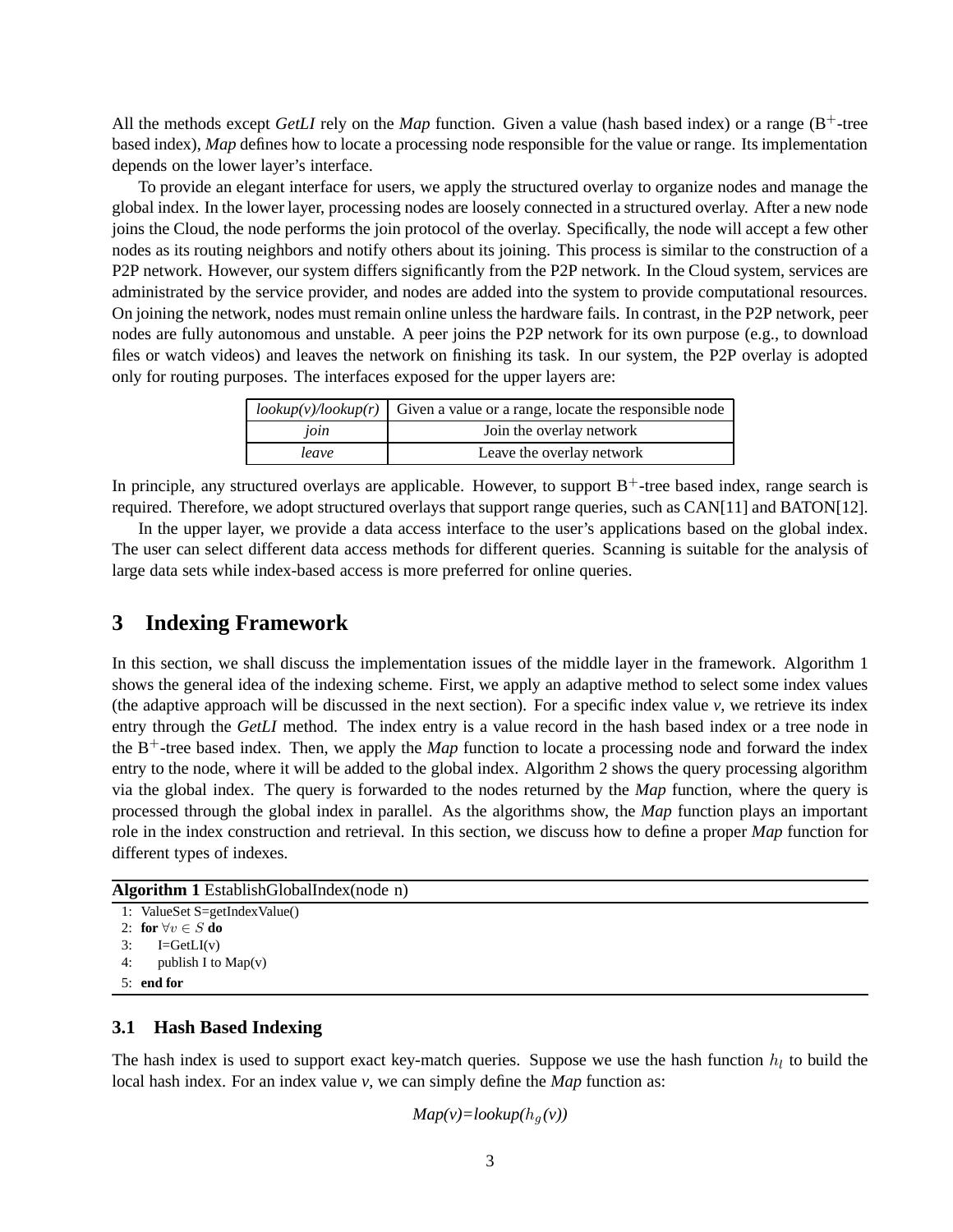| <b>Algorithm 2</b> SearchGlobalIndex(range r) |                             |  |
|-----------------------------------------------|-----------------------------|--|
|                                               | 1: NodeSet $N=Map(r)$       |  |
|                                               | 2: for $\forall n \in N$ do |  |
| 3:                                            | $I=n.GetGI(r)$              |  |
| 4:                                            | process queries based on I  |  |
|                                               | $5:$ end for                |  |

where  $h<sub>g</sub>$  is a global hash function for the Cloud system and *lookup* is the basic interface of the structured overlay. In the structured overlay, for routing purpose, each node is responsible for a key space. For the hash index, all nodes apply  $h_q$  to generate a key  $k$  for an index value. Given a key, *lookup* returns the node responsible for the key. Note that  $h_q$  does not need to be equivalent to the hash function  $h_l$  as each node may build their local hash index based on different hash functions.

### **3.2 B**<sup>+</sup>**-tree Based Indexing**

The  $B^+$ -tree based index is built for supporting range search. In an *m*-order  $B^+$ -tree, all the internal nodes, except the root node, may have *d* children, where  $m \le d \le 2m$ . The leaf nodes keep the pointers to the disk blocks of the stored keys. To define the *Map* function for the  $B^+$ -tree index, a range is generated for each tree node. Basically,  $B^+$ -tree nodes can inherit a range from their parents. In Figure 2, node d is node a's third child. So its range is from the second key to the upper bound of a, namely (35,45). The range of *a* is from the lower bound of the domain to the first key of its parent. Thus, *a*'s range is (0,45). Specifically, the range of the root node is set to be the domain range.



Figure 2: Node Range in  $B^+$ -tree

After generating the range for a  $B^+$ -tree node *n*, we define the *Map* function as:

#### *Map(n)=lookup(range(n))*

To support the above mapping relation, the underlying overlay must provide the *lookup* interface for a specific range. In this case, only the structured overlays that support range search are applicable, such as BATON [12], CAN [11] and P-Ring [13].

#### **3.3 Multi-dimensional Indexing**

A multi-dimensional index, such as the R-tree [14], is useful for spatial and multi-dimensional applications. In the R-tree, each node is associated with a Minimal Boundary Rectangle (MBR), which is similar to the range defined for the  $B^+$ -tree node. Given an R-tree node, we need to define a *Map* function to locate the processing node. Depending on the characteristics of the underlying overlays, we have two solutions:

If the underlying overlay, such as CAN [11], supports multi-dimensional routing, we can directly use its *lookup* interface. For an R-tree node n, the *Map* function is defined as:

$$
Map(n) = lookup(getMBR(n))
$$

However, most structured overlays have not been designed for supporting multi-dimensional data indexing. In this case, the alternative solution is to map the multi-dimensional rectangle into a set of single dimensional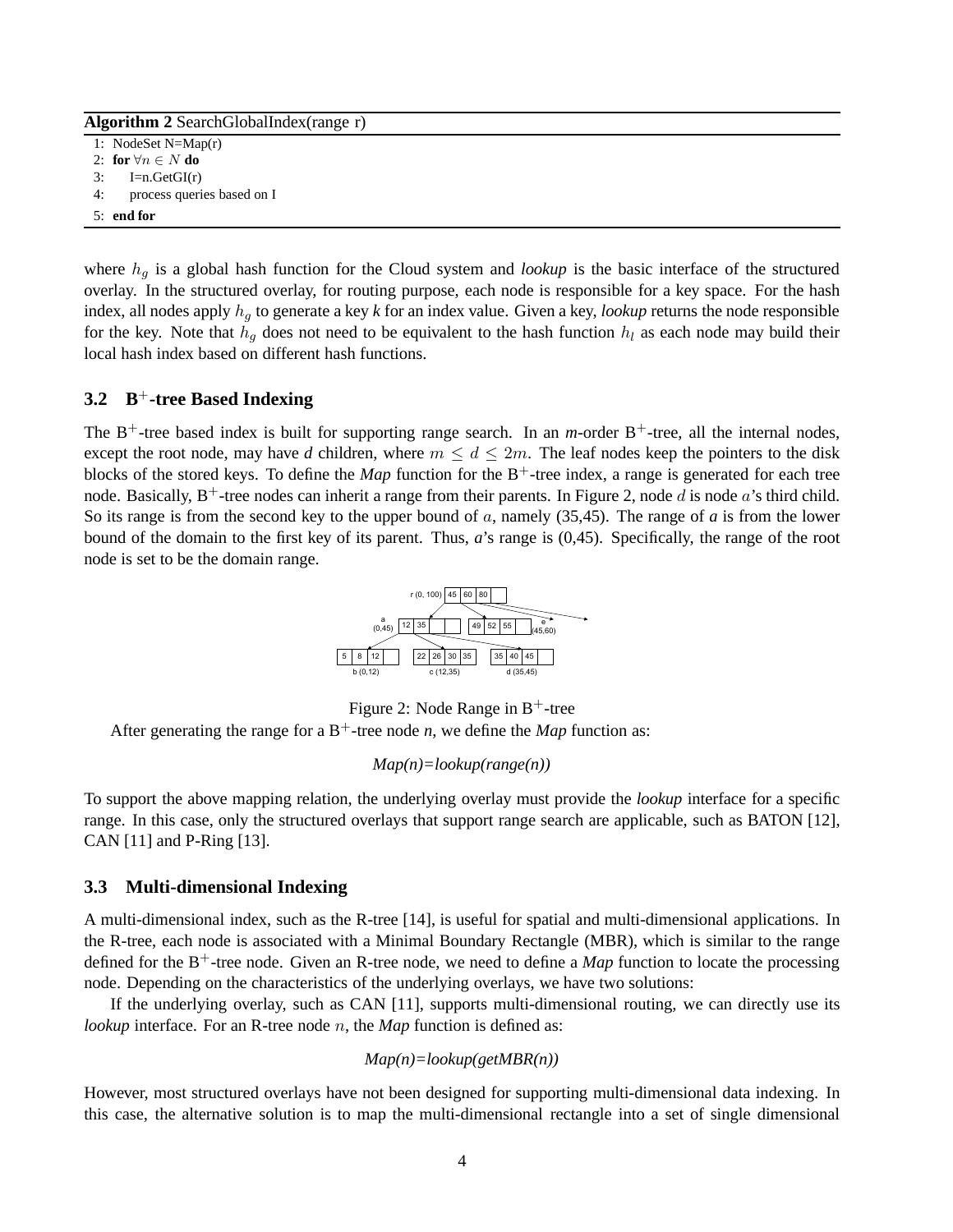ranges. The space filling curve [15] is commonly used for this task. Given a rectangle R, we can define a function f based on the space filling curve, which maps R to a range set S. Finally, the *Map* function returns the corresponding node set:

$$
Map(n) = \{lookup(r) | \forall r \in S\}
$$

# **4 Index Tuning**

The local index size is proportional to the data size. Therefore, we cannot publish all the local indexes into the global index. In this section, we discuss the index tuning problem in the framework.

| Algorithm $3$ Index Tuning (node n) |                                                        |  |
|-------------------------------------|--------------------------------------------------------|--|
|                                     | 1: IndexSet I=n.getAllIndexEntry()                     |  |
|                                     | 2: for $\forall e \in I$ do                            |  |
| 3:                                  | if needSplit(e) then                                   |  |
| 4:                                  | $IndexSet I' = getLowerLevelIndexEntry(e)$             |  |
| 5:                                  | remove e and insert I' into global index               |  |
| 6:                                  | else                                                   |  |
| 7:                                  | <b>if</b> needMerge $(e)$ then                         |  |
| 8:                                  | $IndexEntry$ e'=getUpperLevelIndexEntry(e)             |  |
| 9:                                  | remove e and its siblings; insert e' into global index |  |
| 10:                                 | end if                                                 |  |
| 11:                                 | end if                                                 |  |
|                                     | $12:$ end for                                          |  |

Algorithm 3 shows the general strategy of index tuning. If an index entry needs to be split due to the high benefit for query processing, we replace the index entry with its lower level index entries. In contrast, if it needs to be merged with its siblings, we remove all the corresponding index entries and insert their upper layer entry. In this way, we dynamically expand and collapse the local index in the global index. In the above process, we manage the local index in a hierarchical manner. Existing index structures can be easily extended to support such operations. Again, we use hash index and  $B^+$ -tree index as the examples in our discussion.

#### **4.1 Multi-level Hash Indexing**



Figure 3: Hierarchical Hash Functions

Linear hashing and extendible hashing can be considered as multi-level hash functions. As shown in Figure 3, the hash function at level *i* is defined as  $h(x)=x \mod 2^i$ . Given two data items  $v_1$  and  $v_2$ , if  $h_i(v_1)=h_i(v_2)$ ,  $v_1$  and  $v_2$  are mapped to the same bucket in level *i*. As a matter of fact, the index data are only stored in the buckets of the last level (e.g., level 3 in Figure 3). The other level buckets store a Bloom Filter [16] to verify membership and are maintained virtually. We generate an ID for each bucket based on its ancestors' hash values. For example, the bucket  $B_i = \{3, 9\}$  in level 2 has an ID "00" and the bucket  $B_i = \{8\}$  in level 3 has an ID "110". Instead of using the hash value as the key to publish the data, we use the bucket ID as the key. Initially, only level 1 buckets (e.g., bucket "0" and "1") are inserted into the global index. If bucket 0 has a high query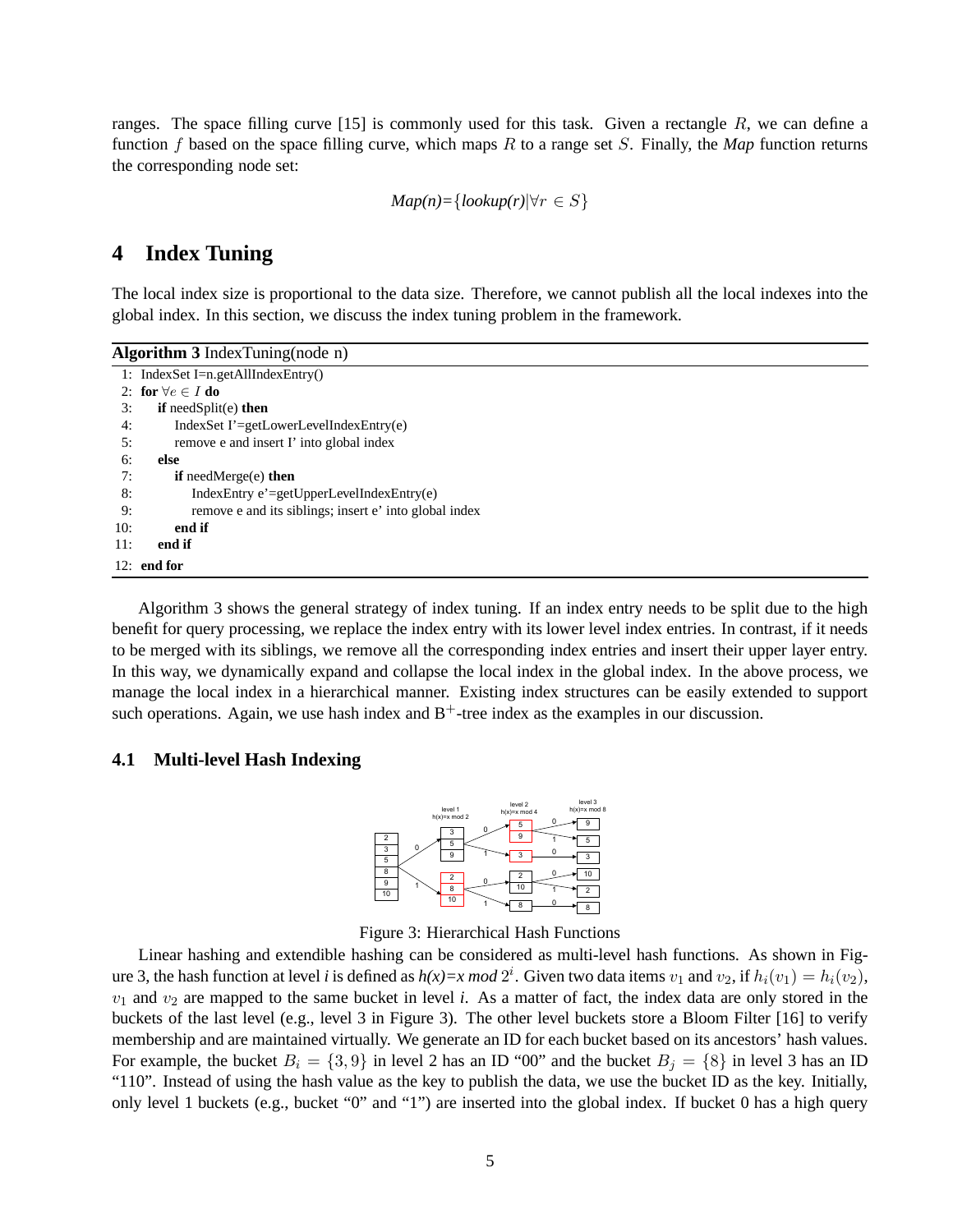load, it will be split into two buckets in level 2. Then, the query load is shared between the two buckets. The index lookup is performed in a similar way. We generate a search key based on the hash function. For example, to perform search for 9 and 6, we generate keys "000" and "100", respectively. Query for "000" will be sent to the bucket "00", whose id is the prefix of the query.

### **4.2 Dynamic Expansion of the B**<sup>+</sup>**-tree based Indexes**



Figure 4: Adaptive Expansion of  $B^+$ -tree

In the index tuning process, the  $B<sup>+</sup>$ -tree based global index can be considered a result of the dynamic expansion of the local  $B^+$ -trees. Figure 4 illustrates the idea. Due to network cost and storage cost, we cannot publish all the leaf nodes into the global index. Therefore, it is more feasible and efficient to select and publish some tree nodes based on the cost model. Based on Algorithm 3, the tuning process is similar to tree expansion or collapse. When a new processing node joins the cluster, it inserts the root node of its local  $B^+$ -tree into the global index. Then, it adjusts its index by expanding the tree dynamically. Figure 4 shows a snapshot of an expanding tree.

#### **4.3 Cost Modeling**

In our indexing framework, a cost model is essential to evaluate the cost and benefit of maintaining the global index. In As different system configurations will lead to different cost models, we describe a general approach to estimate the cost. Basically, maintenance costs can be classified into two types, query processing cost and index maintenance cost. Algorithm 2 indicates that query processing cost includes the routing cost incurred by *Map* and the index lookup cost incurred by *GetGI*. Based on the protocol of structured overlays, the cost of *Map* is  $O(logN)$  network I/O, where N is the number of nodes in the Cloud. The cost of  $GetGI$  is the local I/O cost of processing the query via the global index, and it depends on the structure of current global index. For example, in an L-level B<sup>+</sup>-tree index, if one h-level tree node  $n_i$  is inserted into the global index, query processing via  $n_i$ requires additional L − h I/O cost. Thus, the cost of *GetGI* must be estimated on the fly. Once the local index is modified, we need to update the corresponding global index. A typical update operation triggers  $O(logN)$ network I/Os and some local I/Os. The total index maintenance cost is a function of the update pattern. We employ the random walk model and the bayesian network model to predict update activities in the  $B^+$ -tree index and the multi-level hash index, respectively. Finally, the cost of a specific index entry is computed as the sum of its query cost and maintenance cost. And to limit the storage cost, we set a threshold for the size of global index. Then, the optimal indexing scheme is transformed into a knapsack problem. And a greedy algorithm can be used to solve the problem.

## **5 Other Implementation Issues**

### **5.1 Concurrent Access**

In an open service Cloud system, registered users are allowed to deploy their own softwares. If some users' instances access the global index concurrently, we need to guarantee the correctness of their behaviors. Suppose an index entry receives an update request and read request simultaneous from different instances. We need to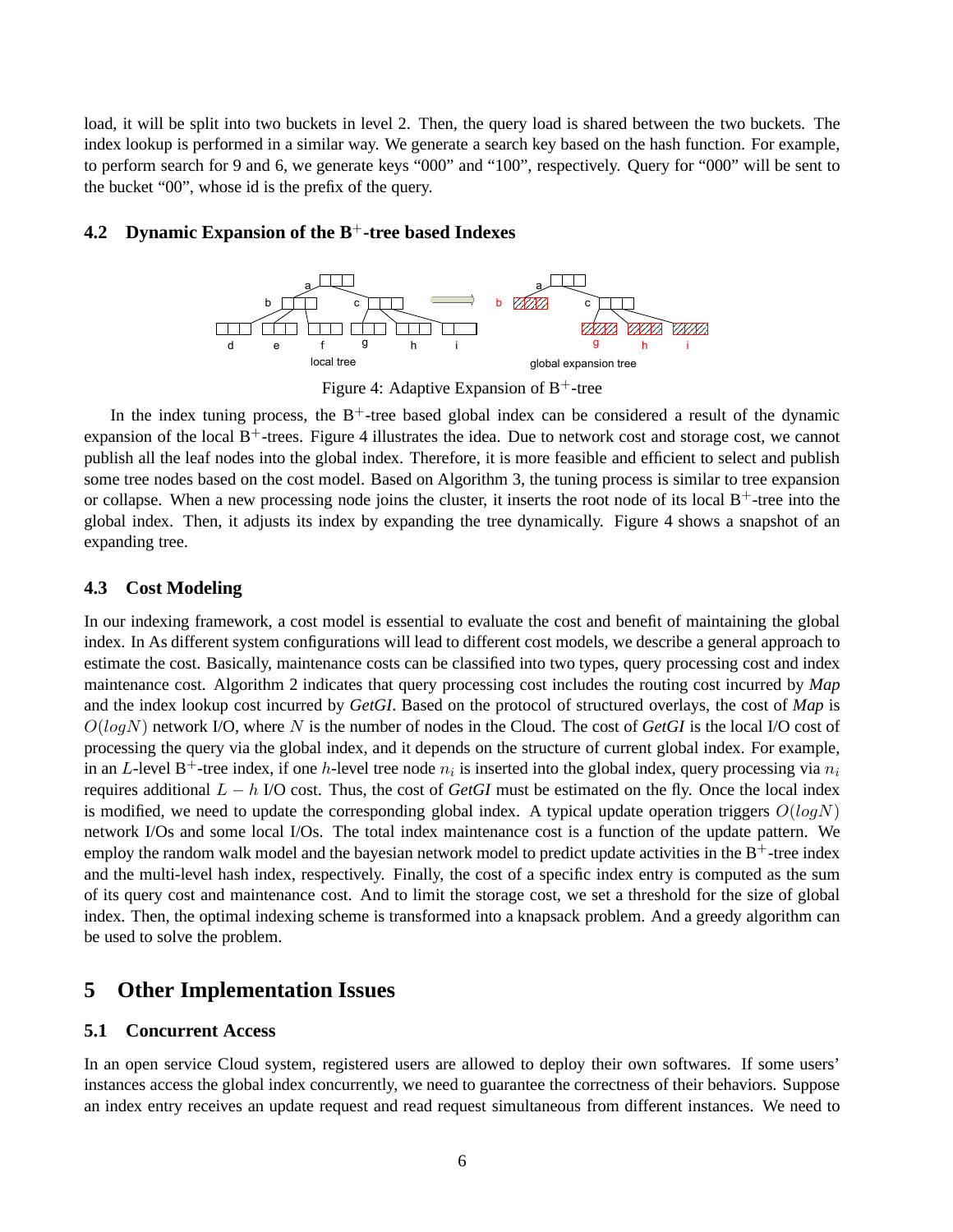generate a correct serialized order for the operations. A possible solution is to group the relative operations in a transaction and apply the distributed 2-phase locking protocol. However, 2-phase locking protocol reduces the performance significantly. If consistency is not the major concern, more efficient solutions may be possible [17].

#### **5.2 Routing Performance**

As discussed in the cost model, *Map* incurs  $O(logN)$  network I/O, where N is the number of nodes in the Cloud. Although nodes in the Cloud are connected via a high bandwidth LAN, the network cost is still dominating the index lookup cost. Some systems [18] apply the routing buffer to reduce the network cost. Generally, after a success lookup operation, the node keeps the destination's metadata in its local routing buffer. In the future processing, if a new lookup request hits the buffer, we can retrieve the corresponding data within 1 network I/O. However, the application of routing buffer incurs new research problems such as how to keep the routing buffer up to date and how to customize the routing algorithm.

#### **5.3 Failure Recovery**

In the Cloud system, as the processing nodes are low-cost workstations, there may be node failures at any time. In this case, a master node is used to monitor the status of nodes. And each node will record its running status into a log file occasionally. If a node fails, it will be rebooted by the master node and automatically resume its status from the log file. To keep the high availability of the global index, we write the global index into the log file as well. Moreover, we exploit the replication protocol of the overlay network to create multiple copies of the global index. Therefore, a single node's failure will not affect the availability of the global index. One of the replicas is considered as the master copy, while the other are slave copies. The updates are sent to the master copy and then broadcasted to the slave copies. Once a master copy fails, one of the slave copies is promoted to be the master one. And after a node recovers its global index via the log file, it will become a slave copy and ask the master one for the missing updates.

# **6 A Performance Evaluation**





To illustrate the effectiveness of the framework, we have implemented our indexing framework on BATON [12] for the Cloud system (see [10] for more details). In our Cloud system, each node builds a local  $B^+$ -tree index for its data chunks. The global index is composed by a portion of local  $B^+$ -tree indexes. We deploy our system on Amazon's EC2 [4] platform. In our system, each node hosts 500k data in its local database. A simulator is employed to issue queries. From the start of the experiment, the node will continuously obtain a new query from the simulator after it finishes its current one. The major metrics in the experiment are query throughput and update throughput. To test the scalability of our approach, Cloud systems with different numbers